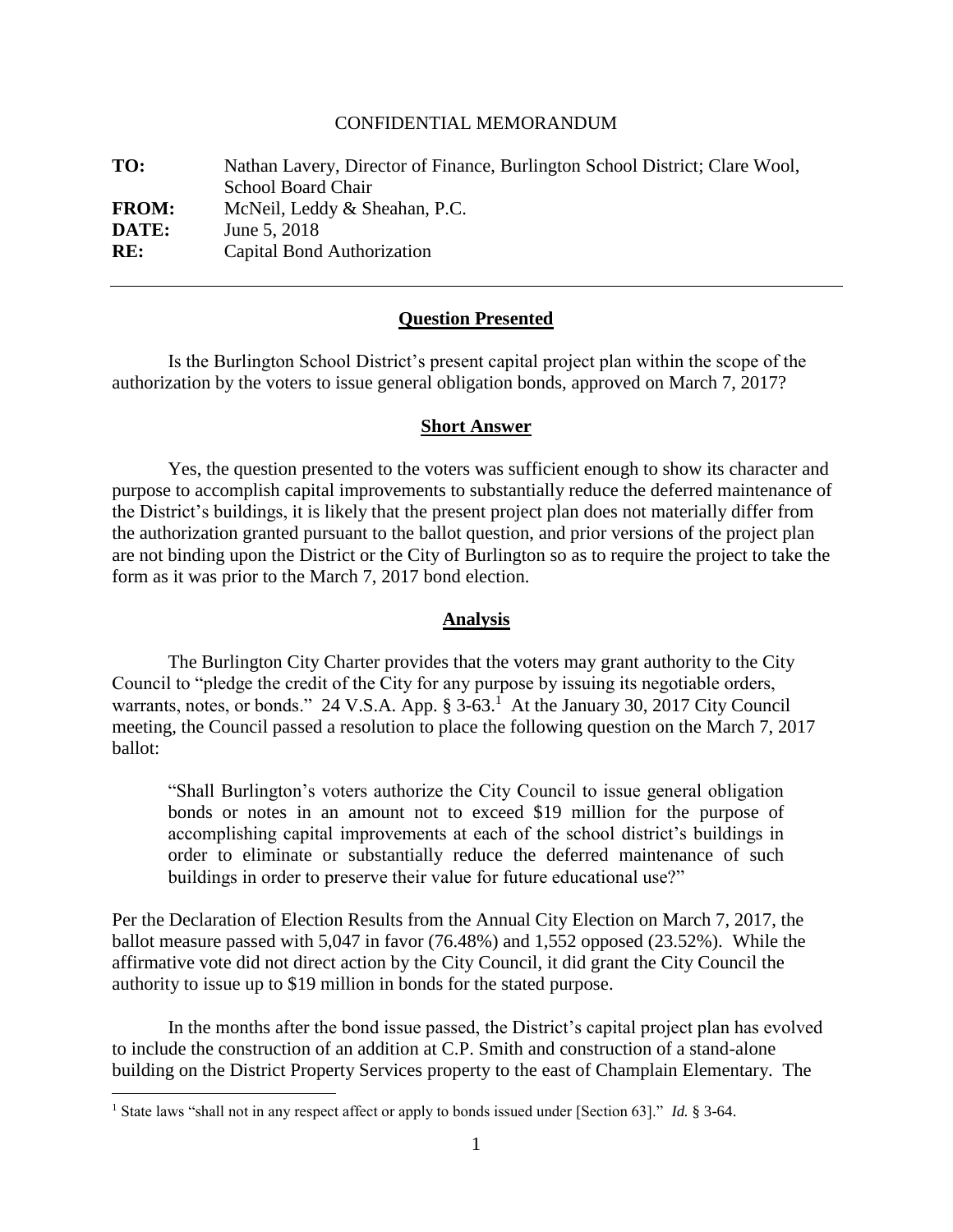initial idea behind the capital plan, even prior to the bond question approval, was for the District to address deferred maintenance costs as well as space constraints. The original plan, which focused more on repairs to the existing buildings, would have required additional costs due to displacing administrative offices and students from District school buildings. The present plan, even with the addition to C.P. Smith and the new construction at the Property Services property, still includes other repair and maintenance projects throughout the District. The present plan is expected to allow the Ira Allen building to be used as "swing space" which may be used as temporary space for students. It is anticipated that freeing up this space will ultimately reduce costs and prevent the need to lease temporary space. It is also expected to prevent sunk costs and allow for an overall reduction in deferred maintenance costs across the District's buildings.

# *1. The present capital project plan is consistent with the purpose stated in the ballot question based on a plain reading.*

The question is whether the present capital project plan, which has evolved since early 2017, is nonetheless consistent with the purpose as stated in the March 7, 2017 ballot question. Based on a plain reading of the question, it is likely that bond question covers the capital project plan in its current state.

First, the question answered in the affirmative gives the Council the authority to issue general obligations bonds in an amount not to exceed \$19 million. The project is not expected to require greater than \$19 million in bond funding so the cost of the project is not an issue at this time.

Second, the bonds are to be issued "for the purpose of accomplishing capital improvements at each of the school district's buildings." The City Charter provides that the legal voters may vote on a question for the purpose of making "an improvement" to a public school. 24 V.S.A. App. § 3-63. An "improvement" is generally defined as "[a]n addition to real property, whether permanent or not; esp., one that increases its value or utility or that enhances its appearance." Black's Law Dictionary,  $9<sup>th</sup>$  ed. (West 2009). The Vermont bond statute, while not controlling, provides guidance in its definition of "improvement" which includes "the construction of, extension of, additions to, or remodeling of buildings or other improvements thereto." 24 V.S.A.  $\S 1751(3)(A)$ . The Charter also defines "improvement" in various provisions as "any improvement, extension, betterment, addition, alteration, reconstruction, extraordinary repair, equipping, or re-equipping." See 24 V.S.A. App. § 3-431(3) (electric plant); § 3-506(3) (waterworks or wastewater system); § 3-64b(a)(5) (airport). Thus, the new construction in the form of an addition and stand-alone building would likely be considered "improvements" as "the construction of" and "additions to" buildings. Because the plan includes projects of varying scope at all school district buildings, some capital improvements will be accomplished "at each of the school district's buildings."

Lastly, the capital improvements are to be accomplished "in order to eliminate or substantially reduce the deferred maintenance of such buildings in order to preserve their value for future educational use." Per the District's presentation on January 10, 2017, prior to the bond election, the capital needs at the District's eleven buildings were projected at \$39 million over 10 years. As of April 2018, the identified immediate projects are estimated to cost approximately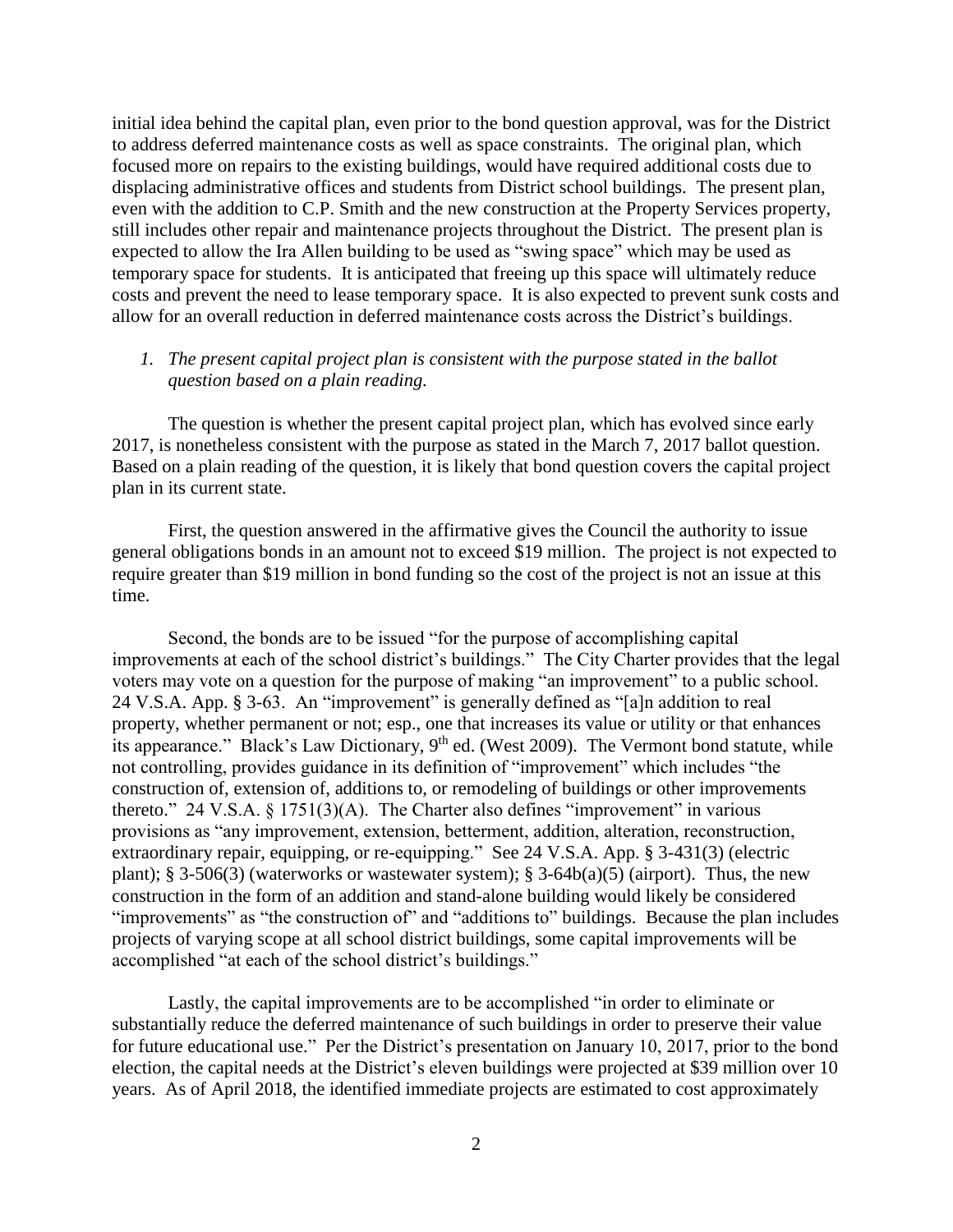\$13.2 million. It is expected that the revised plan will be more cost-effective than the original plan. The original plan, which focused more on repairs, required displacement of students from classrooms as well as displacement of administrative offices. It also would have presented code compliance hurdles at the Ira Allen building. The revised plan, even with the construction at C.P. Smith and on the Property Services property, is still expected to substantially reduce deferred maintenance of the district's buildings through planned projects and the anticipated cost savings which are to be reinvested in the district's existing buildings. Provided that the project continues to address deferred maintenance at the District's buildings, it will likely remain consistent with the bond authorization.

### *2. Municipal authorities have discretion in carrying out the project.*

The City Council has discretion in disposing the bond proceeds and in turn, the District has discretion in implementing the project. "The general rule, therefore, is well settled that the exercise of discretionary powers by the proper municipal authorities will not be reviewed by the courts so long as they are within the prescribed legal limits, relate to public improvements of the several kinds, and concern reasonable differences of opinion which may exist in good faith, without fraud, oppression or arbitrary action." 13 E. McQuillin, The Law of Municipal Corporations § 37.25 (3d ed. 1995). The City Charter also provides the City Council with discretion when issuing bonds. When a bond measure is passed, it "shall give authority to the City Council thereof to pledge the credit of said City for any purpose." 24 V.S.A. App. § 3-63. A recent case from Utah addressed a municipality's discretion following a bond vote as follows:

Once voters approve a bond, the City has discretion in disposing of the proceeds and implementing the approved project. The City's discretion includes some flexibility in planning for contingencies and adapting to changes in circumstances. The City's discretion is not, of course, limitless. Voters may challenge the City's use of bond proceeds on the grounds that (1) the City exceeded the scope of its statutory or constitutional authority; (2) the City acted arbitrarily and capriciously; or (3) the City engaged in "deceit, fraud or corruption."

*Salt Lake City Corp. v. Jordan River Restoration Network*, 299 P.3d 990, 1025 (Utah 2012) (internal citations omitted). The *Jordan River* court also cited to a prior Utah case, which found that a city "must necessarily be allowed a reasonable latitude of judgment and discretion" in carrying out its specific and necessarily implied powers. *Id.* at 1025 (quoting *Gardner v. Davis Cnty.*, 523 P.2d 865, 867 (Utah 1974)).

However, while a municipality has some discretion and flexibility, not surprisingly, "[the] question submitted to the people for their vote must not be misleading." 15 McQuillin § 40.08. A vote in favor of incurring an indebtedness "is final and conclusive," but "if the vote authorizes the incurring of a debt for a particular purpose, a debt cannot be incurred or the money expended for a different purpose." *Id.* § 40.18. The "bonds issued must correspond with those voted for." *Id.* "However, it is not necessary that the entire bond ordinance be set out in the ballot." *Id.* § 40.08. The Vermont Supreme Court has agreed with this proposition, holding that a question put to the voters need not include all the details, and it is "sufficient that enough is stated to show its character and purpose." *Addison County Community Action Group v. City of*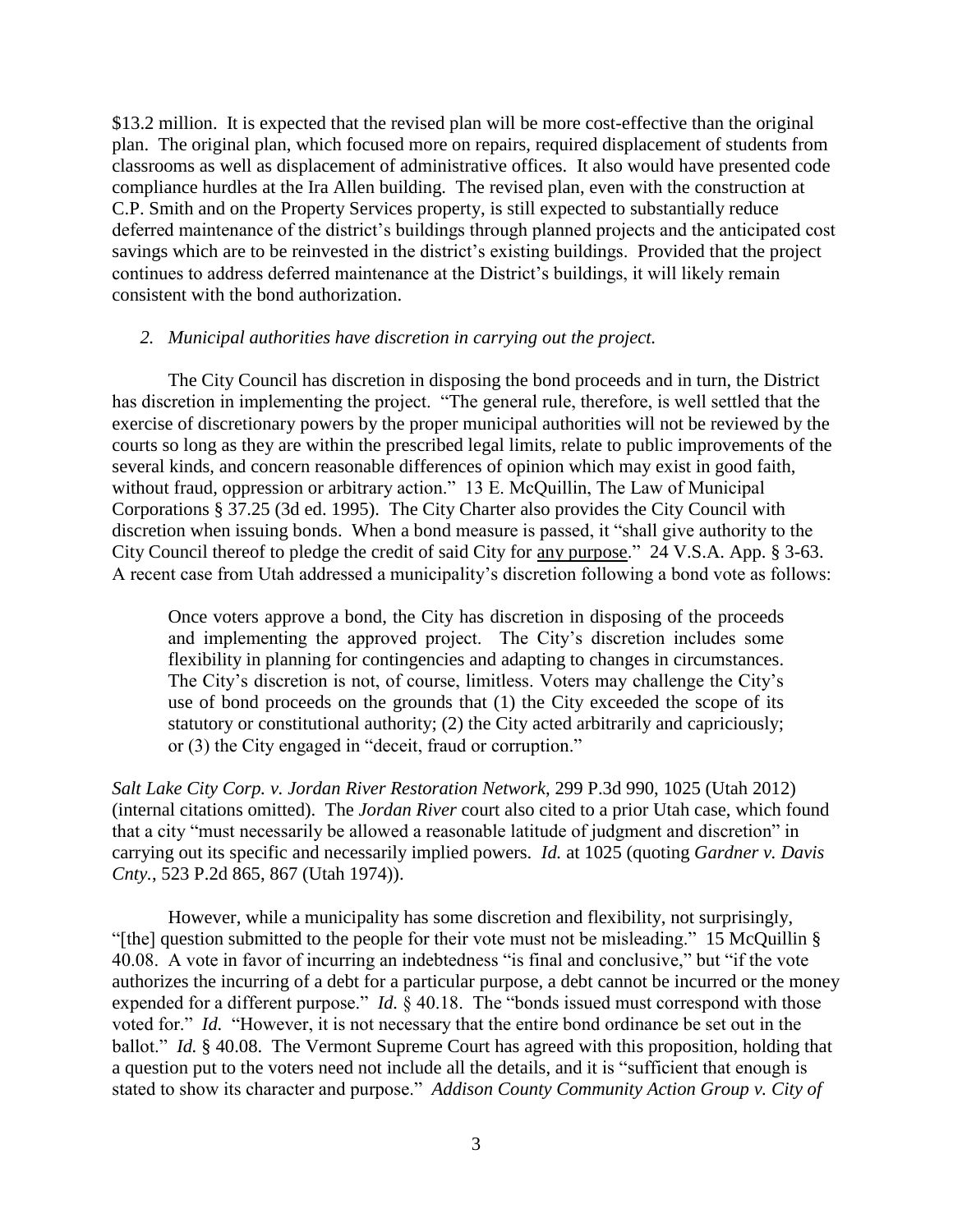*Vergennes*, 152 Vt. 161, 167 (1989) (quoting § 40.08) (finding that while it would have been preferable for the article questions to state specifically that funded programs would operate within the City with the funds provided, the omission was not fatal).

In *Jordan River*, the objecting citizens group argued that some courts have found that a municipality must strictly comply with the terms of a bond resolution. *Id.* at 1027 (citing *Committee for Responsible Sch. Expansion v. Hermosa Beach City Sch. Dist.,* 142 Cal.App.4th 1178, 48 Cal.Rptr.3d 705, 714 (2006) (permitting use of bond proceeds to construct a gymnasium because the bond resolution expressly stated that the proceeds would be used in such a manner); *State ex rel. Traeger v. Carleton,* 242 Minn. 296, 64 N.W.2d 776, 778–79 (1954) (holding that a village had "no discretionary power to change the authority [granted by voters], except possibly in minor details which do not affect the nature of the plan voted upon"); *Tukey v. City of Omaha,* 54 Neb. 370, 74 N.W. 613, 615 (1898) ("[W]hen the governing body of a municipality is authorized by a vote of the people, and only thereby, to incur a debt for a particular purpose, such purpose must be strictly complied with, and the terms of the authority granted be strictly and fully pursued ....")). However, these cases involved bonds for a specific particular purpose, and such a position conflicted with the general rule that governing bodies have "some flexibility in planning for contingencies and adapting to changes in circumstances." *Id.*

Here, the bond question did not include any specific project details. The stated purpose of the bond issuance was for "capital improvements at each of the school district's buildings in order to eliminate or substantially reduce the deferred maintenance of such buildings." Thus the City Council and District have the discretion to issue bonds and implement the project within the scope of this authority.

# *3. The City Council has authority to issue bonds for the project, provided it does not materially differ from the project approved by the voters.*

In *Jordan River*, a citizen group objected to a bond issuance, arguing that the proposed project – the acquisition and construction of a recreational complex – was only half the size of the project the voters agreed to fund. *Salt Lake City Corp. v. Jordan River Restoration Network*, 299 P.3d 990, 1024 (Utah 2012). The court, addressing the issue as a mixed question of fact and law, disagreed. *Id.* at 1027. The court first determined that it "must compare the project the City presented to voters with the currently proposed project and then make a legal determination whether the two materially differ." *Id.* at 1022. "[A] governing body exceeds the scope of its constitutional authority if it uses bond proceeds in a manner materially different from the uses approved by voters." *Id.* at 1026 (citing *Busse v. City of Golden*, 73 P.3d 660, 666 (Colo. 2003)). The bond proposition presented to the voters stated simply that its purpose was to construct a "multi-purpose regional sports, recreation and education complex and related roads, parking and improvements." *Id.* Therefore, the court determined that the language only required the city to construct a complex that included sports, recreation, and education components, and although the project was half as large as expected prior to the vote, the project was still consistent with the project presented to the voters. *Id.*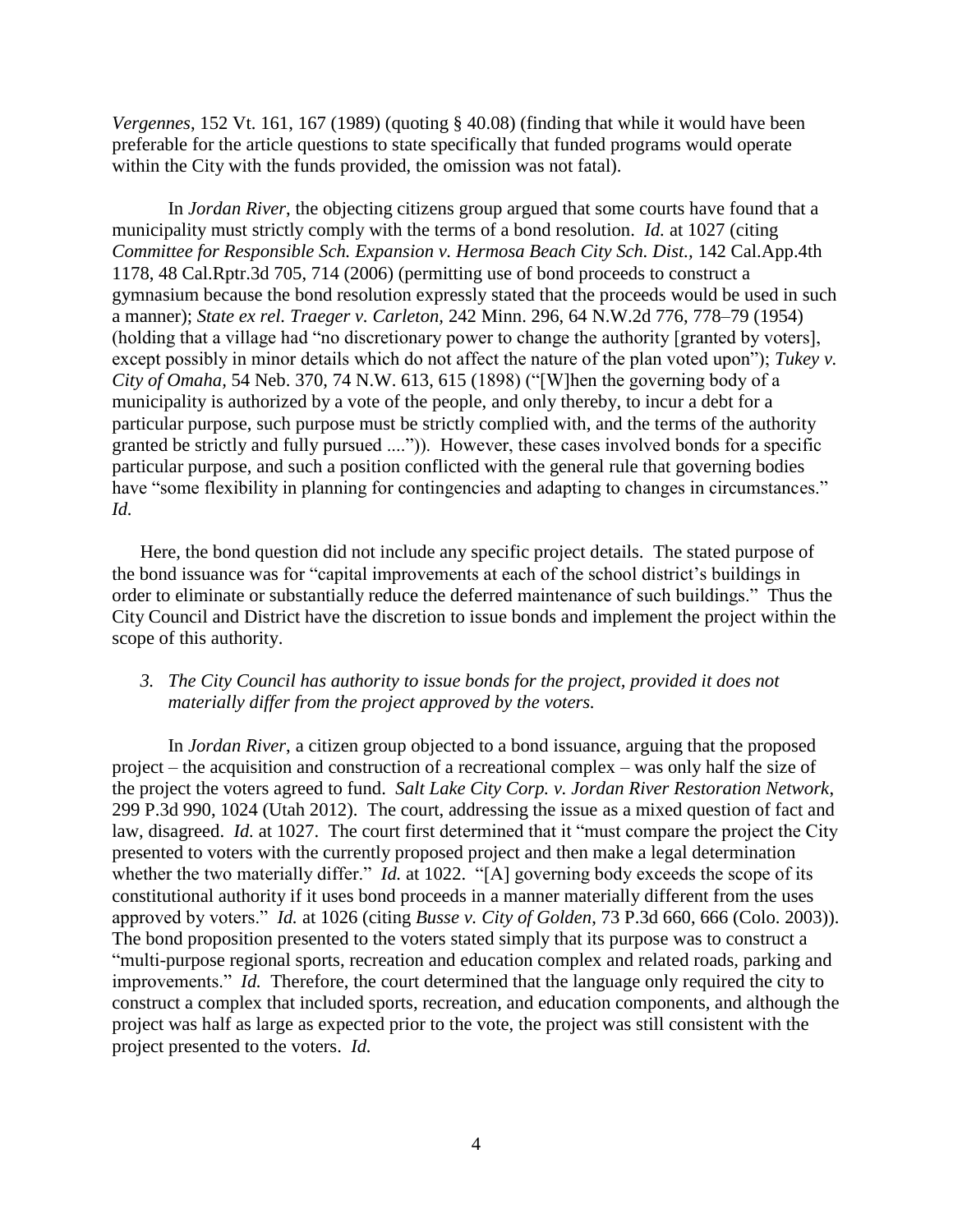Similarly, the District's capital project plan in its present state does not materially differ from the project presented to the voters. The ballot question here stated that the purpose was to accomplish capital improvements at each of the school district's buildings in order to eliminate or substantially reduce the deferred maintenance of such buildings. No specific project details were stated. Thus, the project must only accomplish capital improvements at the school district buildings in order to substantially reduce the buildings' deferred maintenance. The present plan appears to be consistent with this purpose and has not materially changed the project.

# *4. Statements or presentations made by District officials prior to the bond election do not bind the City or the District.*

When statements regarding the project are provided to voters in anticipation of a bond vote, the bonding authority is not bound by those representations unless given by an act of the governing body. *See Davis v. Duncanville Independent School District*, 701 S.W.2d 15 (Tex. App. 1985). In *Davis*, a bond vote was set which would ask the voters to authorize bonds "for the purpose of the construction and equipment of school buildings in the District." *Id.* at 18. Prior to the election the school superintendent and school board members represented that bonds were needed to finance construction of new facilities because of anticipated growth in the district, and represented that if the school population did not grow then the bonds would not be sold. *Id.* at 17. The bonds were approved by the voters but the school population did not grow as expected. *Id.* Nonetheless, the school board decided to use a portion of the bond funds to build a natatorium and taxpayers objected. *Id.* But the court denied the taxpayers' challenge, finding that none of the representations were formally adopted by the board as a body at a called meeting and therefore the district was only constrained by the general language in the bond question. *Id.* at 17-18.

Likewise in *Jordan River*, the court found that the city would only be bound by statements made in statutorily required notices, and that collateral statements and documents, including discretionary voter information pamphlets, did not impose binding terms on the city. *Jordan River*, 299 P.3d at 1021-24. The citizen group's argument was that the city could not provide specific project details to obtain voter approval only to then change the project after the bond election. *Id.* at 1027. The citizen group cited cases where courts have held that specific details in a bond proposition constrain the discretion of the issuing authority. *See O'Farrell v. Sonoma Cnty.,* 189 Cal. 343, 208 P. 117, 119 (1922) (holding that identification of road length and designation of beginning and ending points for the road eliminated the issuing county's discretion to build only a portion of the road); *Marteeny v. Louth,* 197 Ill. App. 106, 113, 115 (1915) (holding that a bond proposition that proposed construction of specific road segments at a cost of \$40,000 eliminated the highway commissioner's discretion to select more expensive construction materials and build only a portion of the road segments). However, the *Jordan River* court rejected the citizen group's reliance on *O'Farrell* and *Marteeny*, noting that the ballot question language at issue did not include specific project details. *Id.* at 1027. Even a statement of the Director of Public Services, admitting that the city intended voters to rely on a pamphlet that included information about the project, did not bind the city because the statement did not amount to a clear and unequivocal statement that the city be bound by the pamphlet's terms. *Id.* at 1023-24.